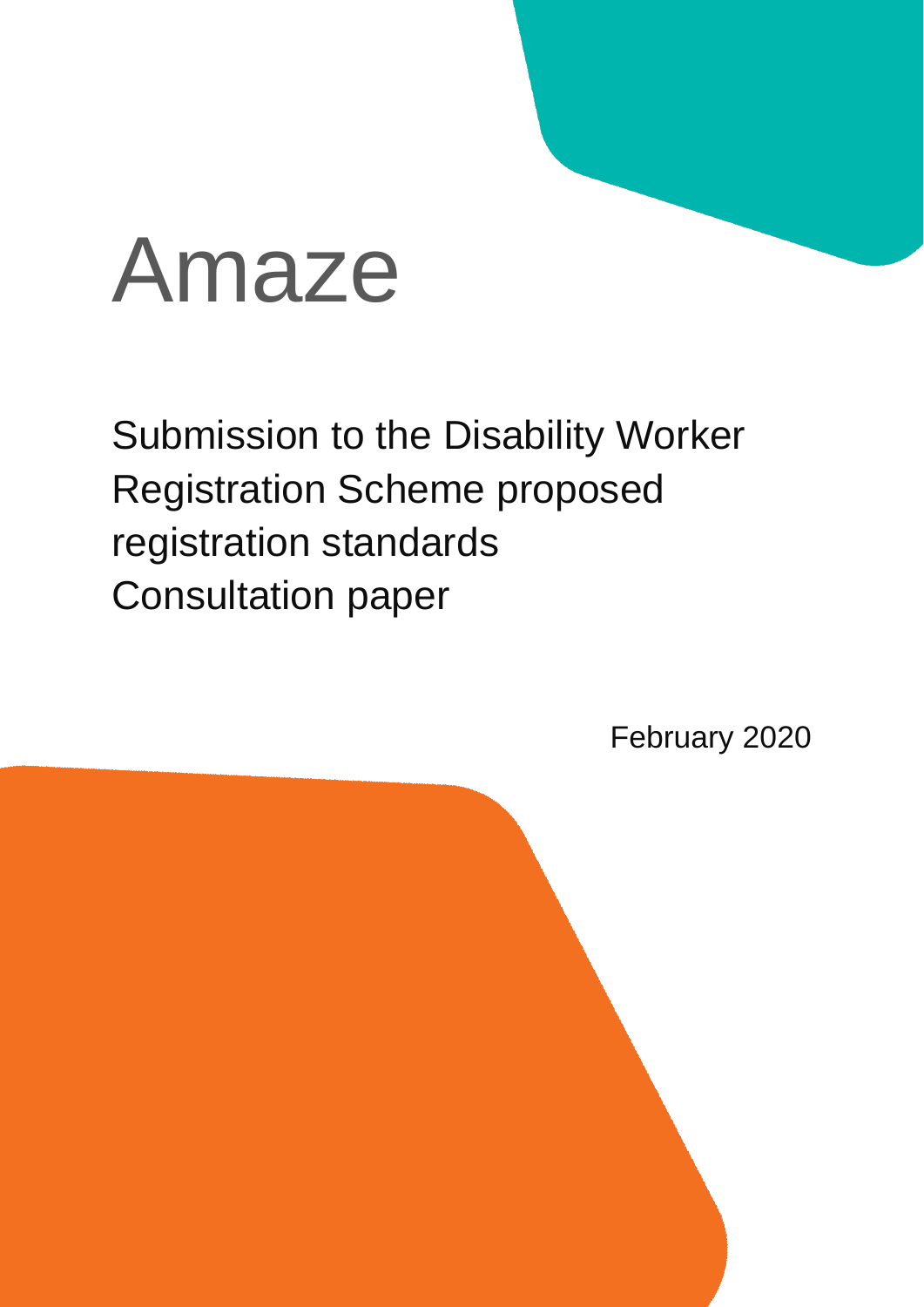# **About Amaze**



**Amaze** is the peak body for autistic people and their supporters in Victoria. Established in 1967, today Amaze represents a community of more than 55,000 autistic Victorians in shaping a better future for autism.

Amaze seeks to achieve three key outcomes:

- Community understanding of autism in Victoria increases over time.
- Attitudes and behaviours towards autistic people by the Victorian community (government, private and social sectors) improve over time.
- Opportunities for meaningful participation and valued contribution increase for autistic people.

Amaze works to ensure that the voices of autistic people, their families and carers are at the centre of all that we do.

**The development of this submission has been informed by the experiences of autistic people and their families and carers.**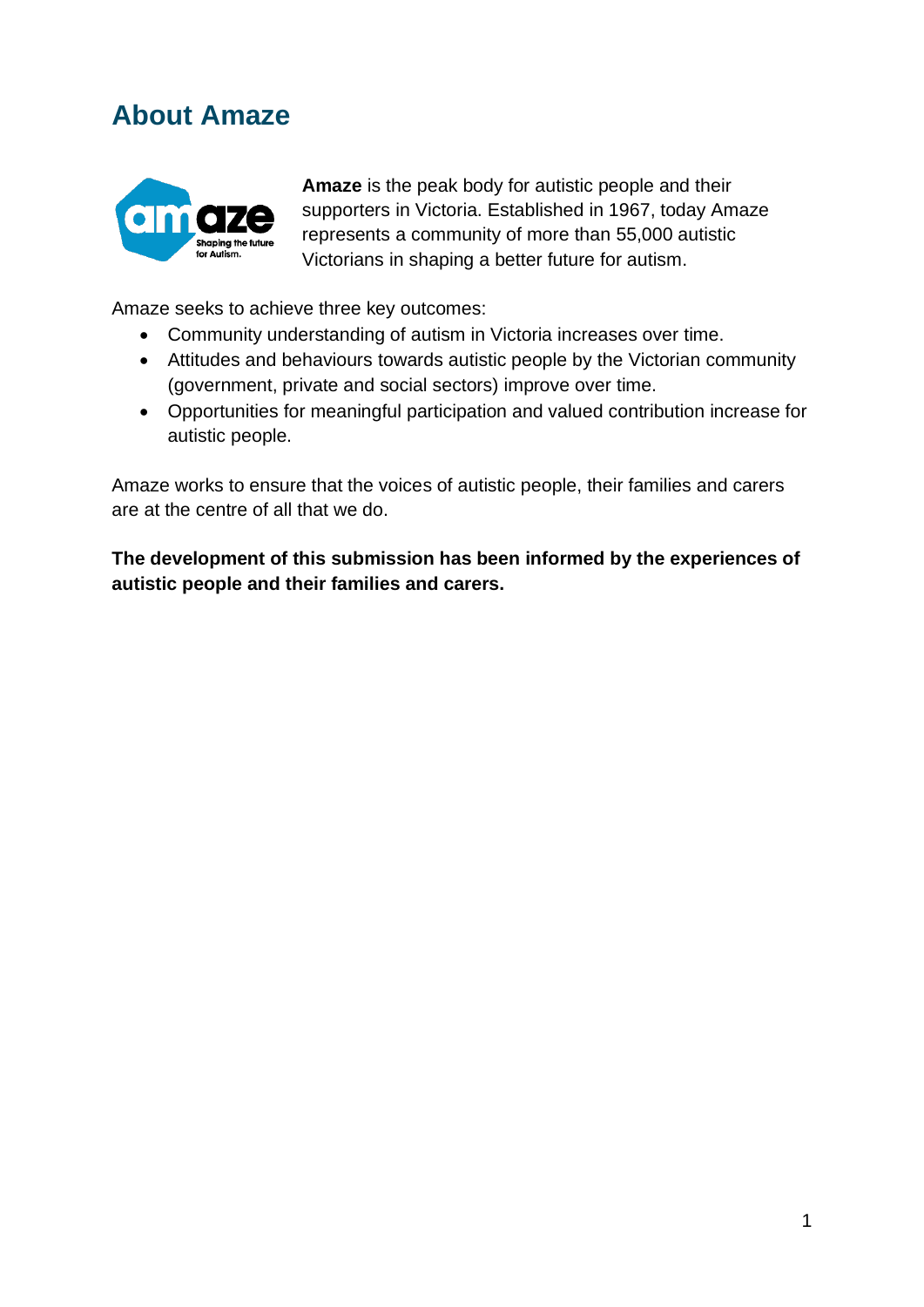# **About autism**

**Autism is a neurodevelopmental disability that affects the brain's growth and development. It is lifelong, with traits that appear in early childhood.** 

### **Autism facts:**

- In 2018, the ABS reported there were 205,200 Australians with an autism diagnosis and a prevalence rate of 3.2% for those aged between 5-14 years (99,300 Australian children). However, the true prevalence of autism in Australia is likely to be much higher given the large numbers of autistic adults who remain undiagnosed.<sup>i</sup>
- $\bullet$  85% of Australians have personal contact with an autistic person.<sup>ii</sup>
- Only 29% of Australians feel they have a good understanding of how to support an autistic person, with only 4% of autistic people and their families agreeing that people in the community know how to support them.<sup>iii</sup>
- Autism is the largest National Disability Insurance Scheme (NDIS) primary diagnostic group – representing 31% of all participants receiving an individual funding package.  $iv$

Every autistic individual is different and will experience autism in different ways, however the below features are always present in some form:

#### **Challenges in communicating and interacting with other people**

- Sharing interests and emotions this can range from a lack of interaction to wanting to interact, but not knowing how to do it in an appropriate way.
- Using and understanding non-verbal communication, such as body language, eye contact or facial expressions.
- Making friends, maintaining friendships and adjusting behaviour to different social situations.

#### **Sensory processing difficulties**

• Being either over- or under-sensitive to sensory stimuli, including sounds, smells, tastes, textures or visual stimuli. Often the same person will be over-sensitive to some things and under-sensitive to others.

#### **Repetitive routines in behaviour interests or activities**

- Repetitive speech, movements or use of objects.
- Routines, rituals or resistance to change.
- Interests that are very intense or narrow in focus.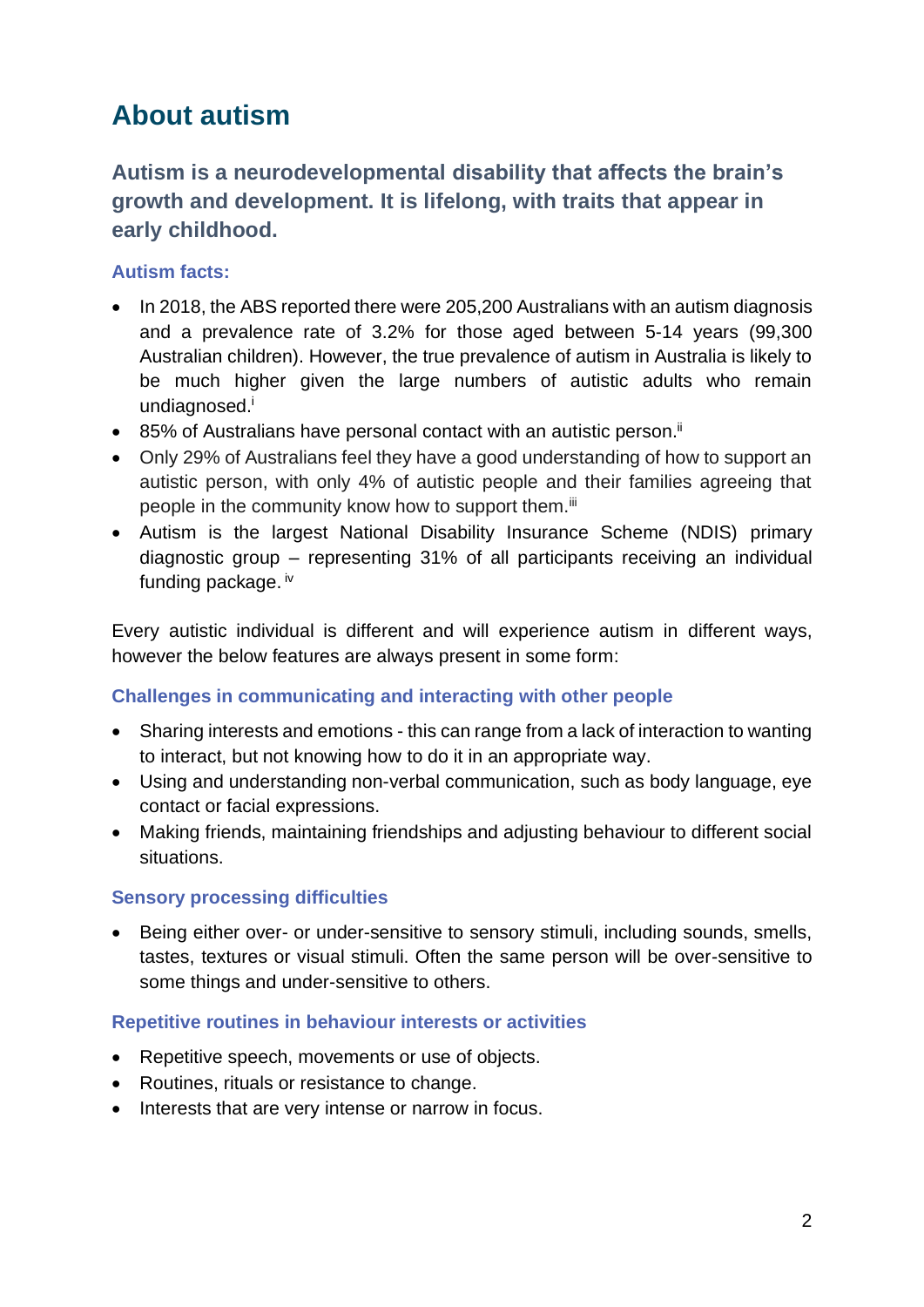# **Summary of Recommendations**

## **1. Continuing Professional Development**

- Registration standards require minimum hours of continuing professional development, divided into separate categories of mandatory training.
- Registration standards require that all workers undertake training in autism (in a course co-designed with autistic people and their supporters).

# **2. Scope of practice**

- Registration standards require workers to hold prescribed qualifications and levels of education and training to practice in prescribed areas, such as the support of people with disability with complex support needs.
- The Victorian government incentivise workers to obtain specialist skills and registration where markets are currently 'thin'.

# **3. Accessibility**

- In co-design with people with disability and their supporters, the Board create accessible information resources on the registration standards and scheme.
- Fund and promote a public education campaign to inform the public about the registration standards and scheme.
- Ensure information about the registration standards and scheme are widely available through a range of media and organisations.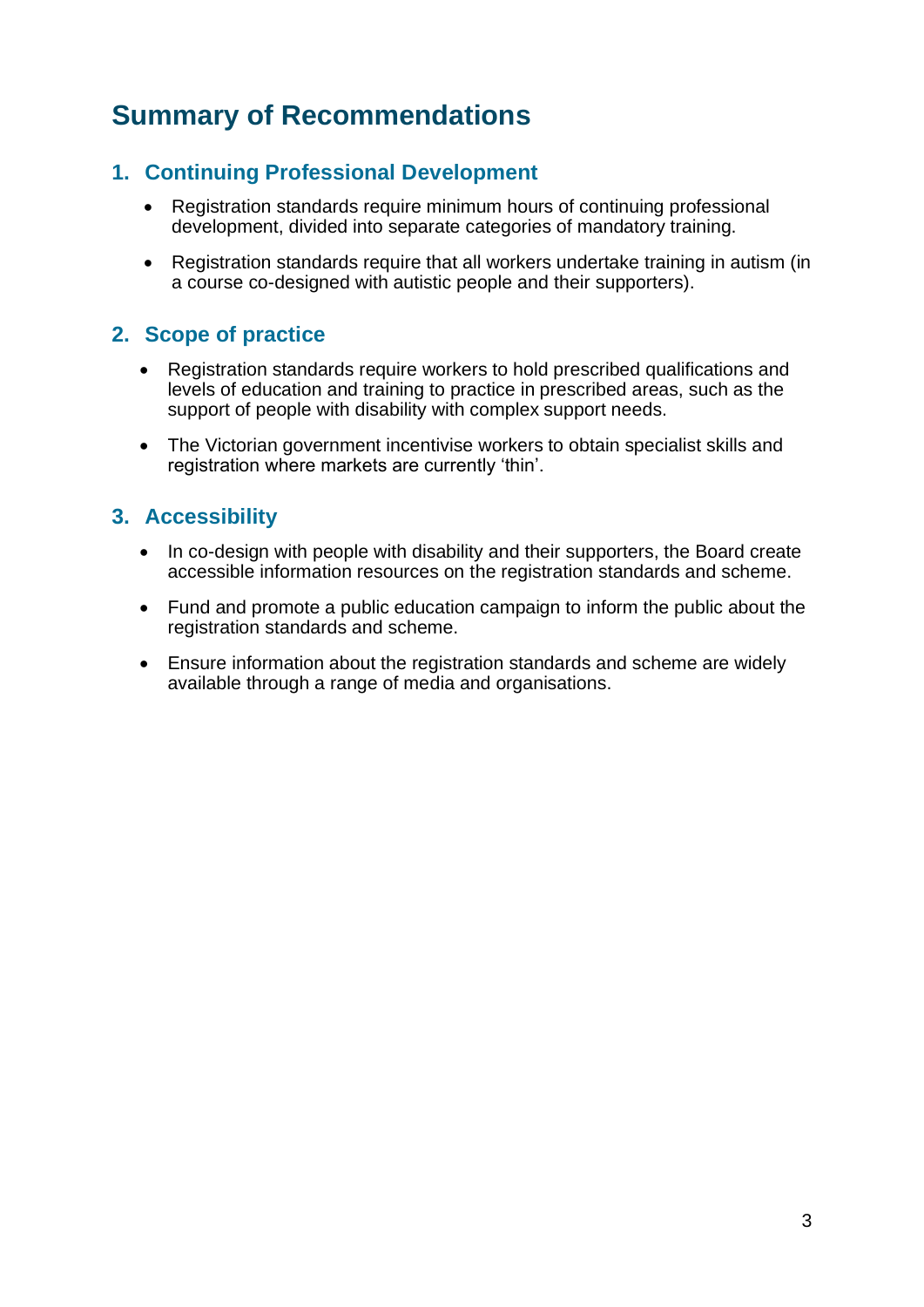# **Introduction**

Amaze welcomes this opportunity to respond to the Disability Worker Registration Board of Victoria's *Disability Worker Regulation Scheme proposed registration standards – Consultation paper* ('Consultation paper'). It well documented through recent studies, inquiries and reports that the safety and quality of disability services in Australia and globally is being compromised by poor service coordination and inadequate staff training and resourcing. "Disability worker skills and knowledge are fundamental to the provision of high-quality support for autistic people.<sup>vi</sup>

It is difficult to provide a detailed response to the proposed registration standards, without understanding the proposed qualifications and experience that the Board will consider eligible for each registration category. It is also difficult to comment on the scope when the roles undertaken by 'disability practitioner' or 'disability support worker' could be extremely diverse. However, given 31% of NDIS participants currently identify autism as their primary disability, we would like to take this opportunity to comment on two of the key issues raised in your Consultation paper: Continuing professional development and Scope of Practice. We also emphasize the importance of the registration standards being accessible to all people with disability.

# **1. Continuing professional development**

The Disability Worker Registration Board is currently considering setting a registration standard of a minimum of 10 hours per year for registered disability workers commencing in the second registration period.

As recognised in the Consultation paper, there are a range of common training requirements for workers, such as first aid, and there are a range of other professional development areas that workers may wish to undertake, such as epilepsy management or positive behaviour support.

Drawing upon both international and local examples, and the importance of ensuring workers have the breadth and depth of knowledge and skills required to work with people with disability, we recommend that the required minimum hours of continuing professional development be divided into separate mandatory categories of training, each category requiring a certain number of hours.

In Northern Ireland, the Social Care Council requires that social care workers obtain 90 hours of post registration training and learning (PRTL) over five years. Social care managers are required to complete a minimum of 90 hours over 3 year registration period. Social Care workers are required to focus their Post Registration Training and Learning on the five core 'Continuous Learning and Development Standards which are: principles of care, safeguarding, communication, social care skills, and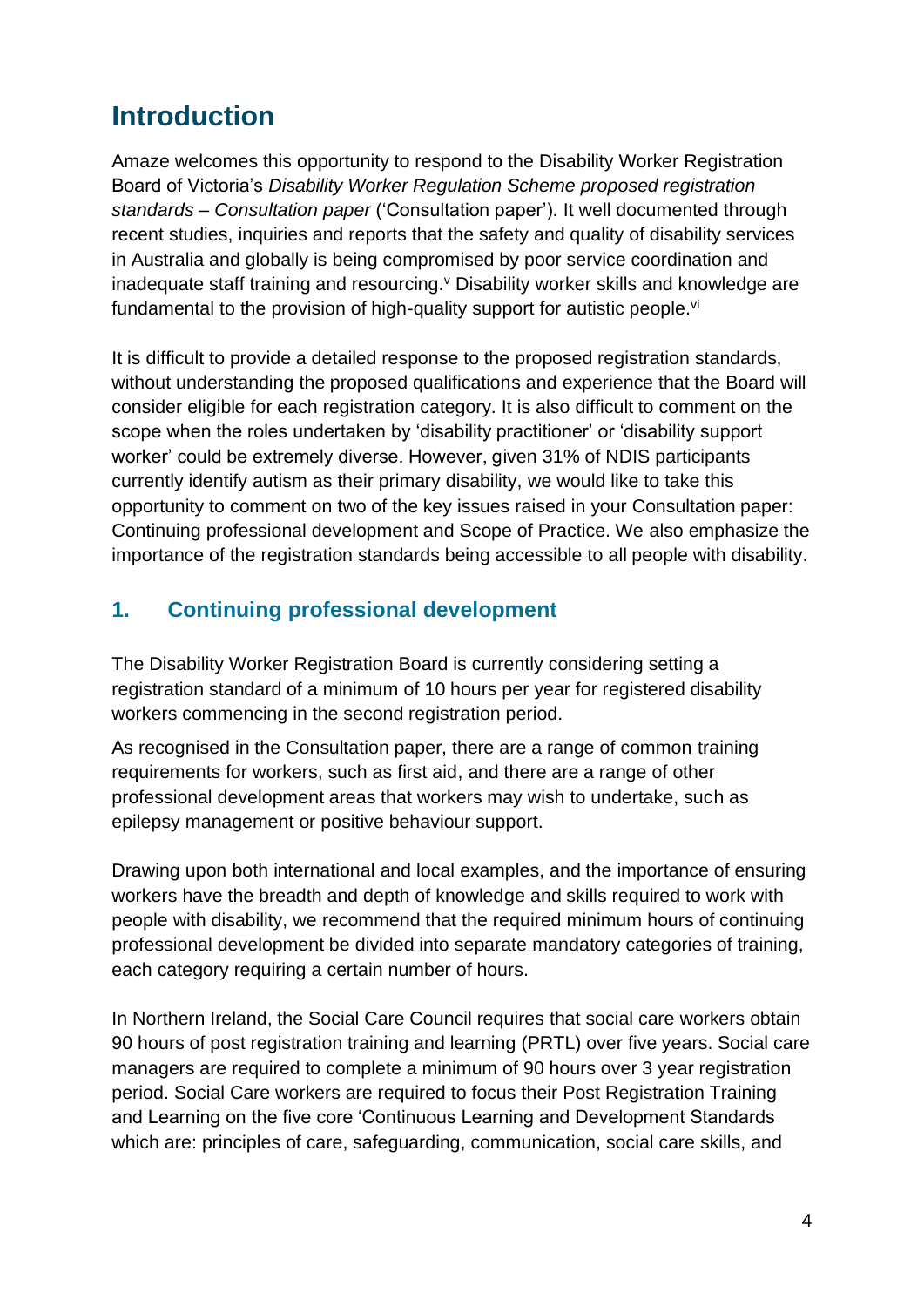health and safety. Senior care workers and social care managers respectively have 'supervision & appraisal' and 'leadership and management' as additional standards.<sup>vii</sup>

Similarly, the Victorian Institute of Teaching, the statutory authority who regulates members of the teaching profession, requires that teachers address at least one 'Australian Professional Standards for Teaching' standard in each of three domains, professional knowledge, professional practice and professional engagement, when undertaking their professional development requirements.<sup>viii</sup>

The Board should similarly ensure that continuing professional development addresses key established areas of learning. The Board should be required to certify training programs or courses as meeting the requirements of a prescribed area of learning. Relevant organisations, including within the disability, education and workplace sectors should work in partnership to plan, develop and deliver programs and courses that meet the Board's requirements (as per the approach in Northern Ireland). Noting that some disability workers may have a limited level of digital literacy, we would encourage the relevant organisations to engage with disability workers and undertake a learning needs analysis.

Given 31% of NDIS participants identify autism as their primary disability, training in autism (in a course co-designed with autistic people and their supporters) should be mandatory. The Parliamentary Inquiry into Abuse in Disability Services acknowledged the importance of training packages that are specifically developed in relation to the needs of particular groups of people with disability, such as autistic people.<sup>ix</sup>

The need for workers in relevant disability roles to have adequate training in autism has also been recognised in international regulatory developments in this sector. Legislation is currently being considered in England that would require '*mandatory training on learning disabilities and autism for all health and social care staff undertaking regulated activities in England*'. <sup>x</sup> While this Bill is not yet law, it is evidence of an acknowledged need for workers to have adequate training in autism.

As discussed below, the scheme should also incentivise the development of specialist knowledge and skills to meet the needs of 'thin markets', particularly to support people with complex support needs.

#### *Recommendations*

- Registration standards require the minimum hours of continuing professional development be divided into separate categories of training, each category requiring a certain number of hours.
- Registration standards require that all workers undertake training in autism (in a course co-designed with autistic people and their supporters).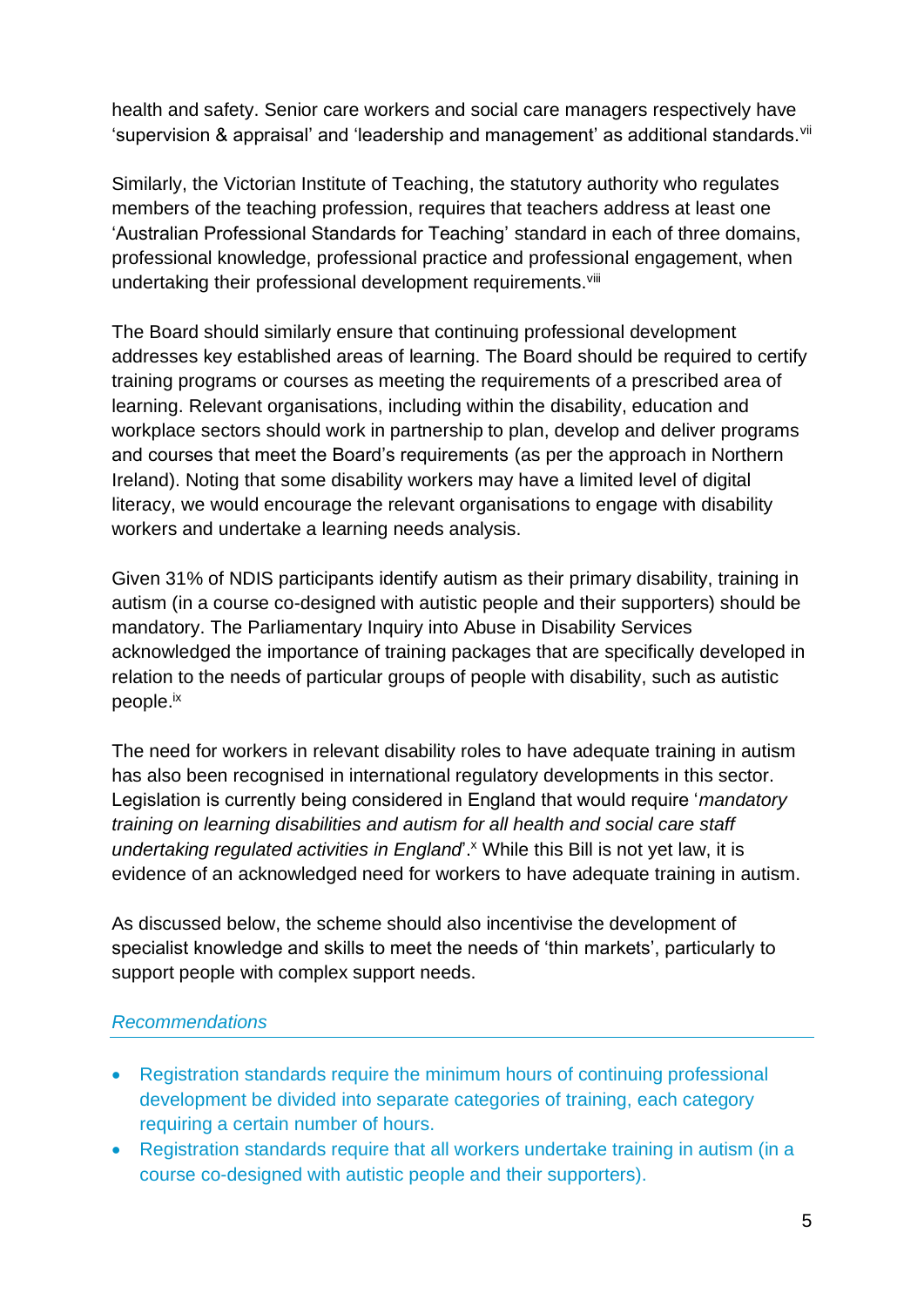# **2. Scope of practice**

To ensure safe and high-quality support for all people with disability, a registration standard should prescribe specialist qualifications, education and training to work in certain complex and perceived high-risk areas of care. To ensure that the need for any formal qualifications and training does not dissuade workers from practicing in these areas, incentives should be built into the scheme to encourage specialisation, such as free TAFE courses.

For example, specialist qualifications, skills and registration should be required to work with NDIS participants accessing the complex support needs pathway. Autistic people with complex support needs includes autistic people: whose support needs span multiple domains (i.e. health, mental health, justice etc.); who have high levels on need in one or more area; and/or who are more vulnerable or at a greater risk of vulnerability than the broader autistic community.<sup>xi</sup>

The lack of adequately trained and skilled disability support workers qualified to work with this cohort is widely recognised and must be addressed to ensure safe and high-quality services are available.

For example, the Disability Services Commissioner's report titled '*A review of disability service provision to people who have died 2018–19*' recently highlighted the importance of adequate and appropriate training for disability workers supporting non-speaking people with disability. It reported that in 2018, 57% of people who died required communication support. It also noted that the number of deaths reported where the person had 'no formal means of communication' more than doubled from 2017-2018 to 2018-2019. The Commissioner concluded disability support workers working with people will communication difficulties or who do not communicate verbally, must be alert to the signs of illness or pain. They also need to be able to recognise need for a communication plan to support the person's communication needs, a central element of promoting their basic human rights.

Despite the high levels of funding available for people with complex needs, many service providers are also unwilling to assist this cohort because of the complexity, challenges and perceived risks involved in meeting their needs. This has been particularly compounded by the absence of any designated service provider/s of last resort, i.e. service providers designated to work with autistic people with the most complex of support needs. Incentives to study in this area and fill this service gap should be prioritised by the Victorian government.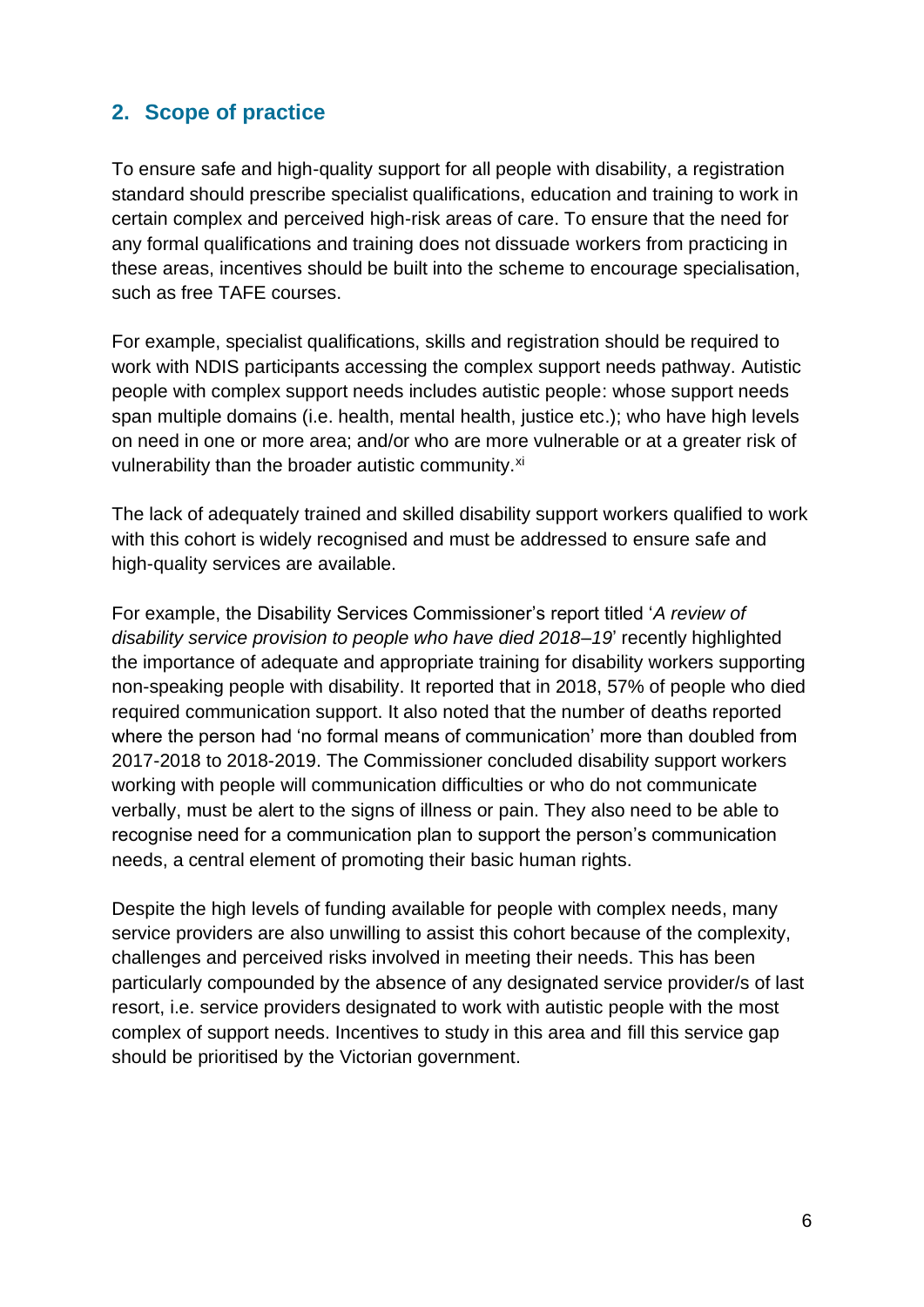#### *Recommendations*

- Registration standards require workers to hold prescribed qualifications and levels of education and training to practice in prescribed areas, such as the support of people with disability with complex support needs.
- The Victorian government incentivise workers to obtain specialist skills and registration where markets are currently 'thin'.

## **3. Accessibility**

The Board must take a comprehensive approach to ensuring the registration standards, and information about the Disability Worker Regulation Scheme as a whole is accessible to the public and most importantly, people with disability and their supporters.

People with disability and their families and carers must be supported to access plain and easy English information resources about the scheme, the benefits of engaging registered workers and the complaints system, tailored to the needs of different audiences (including autistic people) and capable of reaching vulnerable groups. These resources should be developed in co-design with people with disability and their supporters.

Information must also be made available through a range of media and methods, including the Board's website and resources promoted by the NDIS and disability organisations. A public education campaign will be required to educate the public about the standard and entire registration scheme.

#### *Recommendations*

- In co-design with people with disability and their supporters, create accessible information resources on the registration standards and scheme.
- Fund and promote a public education campaign to inform the public about the registration standards and scheme.
- Ensure information about the registration standards and scheme are widely available through a range of media and organisations.